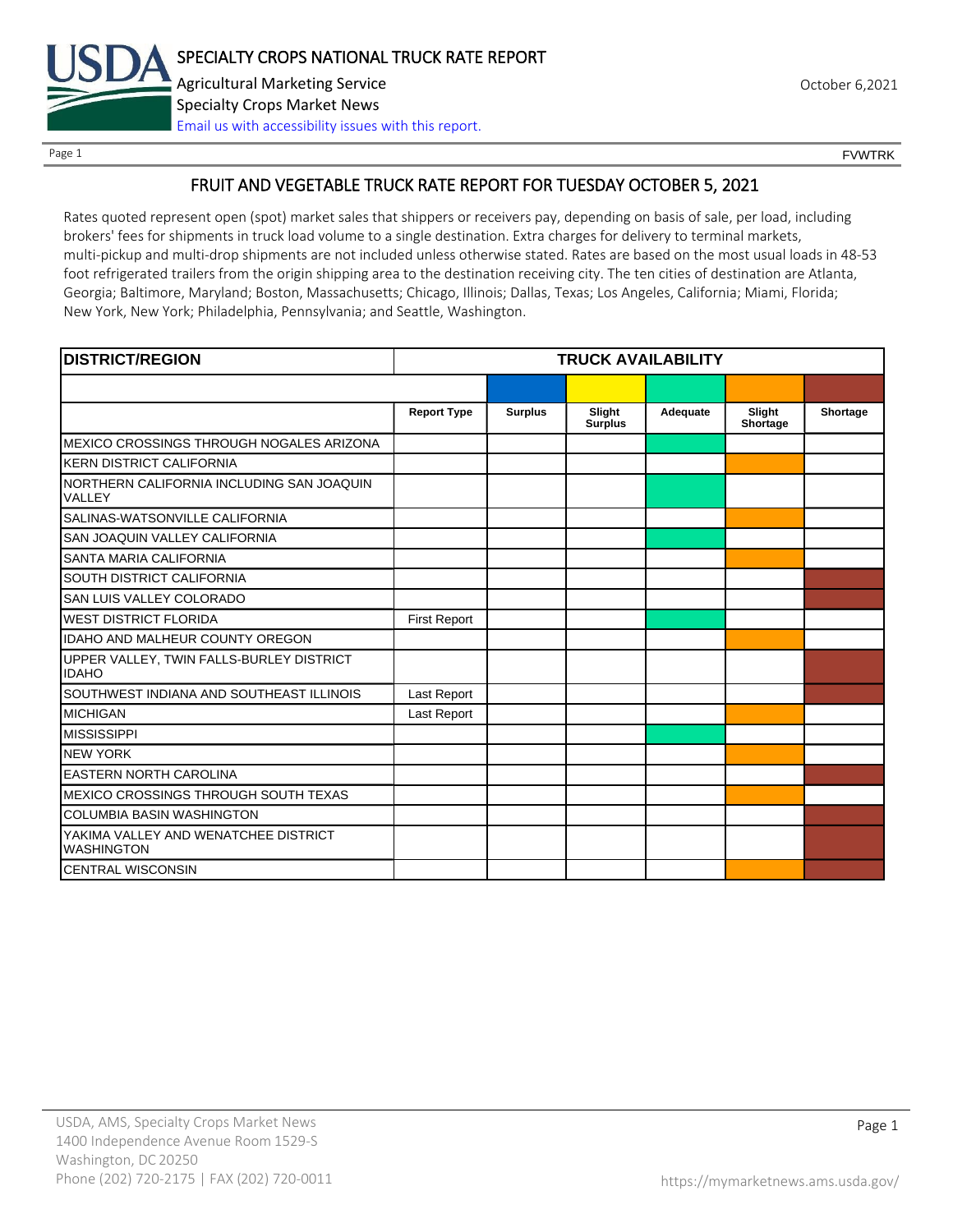

Page 2 FOUNTRK CONTROL CONTROL CONTROL CONTROL CONTROL CONTROL CONTROL CONTROL CONTROL CONTROL CONTROL CONTROL CONTROL CONTROL CONTROL CONTROL CONTROL CONTROL CONTROL CONTROL CONTROL CONTROL CONTROL CONTROL CONTROL CONTROL

# PRICES FOR TUESDAY OCTOBER 5, 2021

In areas where rates are based on package rates, per-load rates were derived by multiplying the package rate by the number of packages in the most usual load in a 48-53 foot trailer.

## PERCENTAGE OF CHANGE FROM TUESDAY SEPTEMBER 28, 2021 SHOWN IN ()

| <b>MEXICO CROSSINGS THROUGH NOGALES ARIZONA</b> |                                                  |             |                                                                                                                         |                  |  |
|-------------------------------------------------|--------------------------------------------------|-------------|-------------------------------------------------------------------------------------------------------------------------|------------------|--|
| --SQUASH AND WATERMELONS                        |                                                  |             |                                                                                                                         |                  |  |
|                                                 |                                                  | RANGE       | <b>MOSTLY</b>                                                                                                           |                  |  |
| Los Angeles                                     | Adequate                                         | 1200-1400   |                                                                                                                         | $\left( \right)$ |  |
| <b>KERN DISTRICT CALIFORNIA</b>                 |                                                  |             |                                                                                                                         |                  |  |
|                                                 |                                                  |             |                                                                                                                         |                  |  |
| --CARROTS AND GRAPES                            |                                                  |             |                                                                                                                         |                  |  |
|                                                 |                                                  | RANGE       | <b>MOSTLY</b>                                                                                                           |                  |  |
| Atlanta                                         | Slight Shortage                                  | 8800-10600  | 9400-10400                                                                                                              | $(-1)$           |  |
| Baltimore                                       | Slight Shortage                                  | 9900-12500  | 11300-12500                                                                                                             | (0)              |  |
| Boston                                          | Slight Shortage                                  | 10800-12700 | 11400-12300                                                                                                             | (0)              |  |
| Dallas                                          | Slight Shortage                                  | 5700-7300   | 6100-7000                                                                                                               | $(-1)$           |  |
| New York                                        | Slight Shortage                                  | 10600-12200 | 11400-12200                                                                                                             | (0)              |  |
| Philadelphia                                    | Slight Shortage                                  | 10000-13500 | 10300-12700                                                                                                             | (0)              |  |
|                                                 | NORTHERN CALIFORNIA INCLUDING SAN JOAQUIN VALLEY |             |                                                                                                                         |                  |  |
| -- PEARS                                        |                                                  |             |                                                                                                                         |                  |  |
|                                                 |                                                  | RANGE       | <b>MOSTLY</b>                                                                                                           |                  |  |
| Boston                                          | Adequate                                         | 10000-12000 | 11500-11500                                                                                                             | (0)              |  |
| Los Angeles                                     | Adequate                                         | 1800-2450   |                                                                                                                         | (0)              |  |
| Philadelphia                                    | Adequate                                         | 11000-11000 |                                                                                                                         | (0)              |  |
| SALINAS-WATSONVILLE CALIFORNIA                  |                                                  |             |                                                                                                                         |                  |  |
|                                                 |                                                  |             |                                                                                                                         |                  |  |
| <b>ROMAINE</b>                                  |                                                  |             | --BROCCOLI, CAULIFLOWER, CELERY, LETTUCE, BOSTON, LETTUCE, GREEN LEAF, LETTUCE, ICEBERG, LETTUCE, RED LEAF AND LETTUCE, |                  |  |
|                                                 |                                                  | RANGE       | <b>MOSTLY</b>                                                                                                           |                  |  |
| Atlanta                                         | Slight Shortage                                  | 7500-9900   | 9200-9800                                                                                                               | $(-1)$           |  |
| Baltimore                                       | Slight Shortage                                  | 10300-11700 | 10400-11200                                                                                                             | (0)              |  |
| Boston                                          | Slight Shortage                                  | 10600-12800 | 11600-12000                                                                                                             | (0)              |  |
| Chicago                                         | Slight Shortage                                  | 7500-9000   | 8300-9000                                                                                                               | $(-1)$           |  |
| Dallas                                          | Slight Shortage                                  | 6000-7500   | 6800-7500                                                                                                               | $(-1)$           |  |

Miami Slight Shortage 10400-12100 10500-11000 10500-11000 (0) Philadelphia Slight Shortage 10200-11800 10400-11200 (0)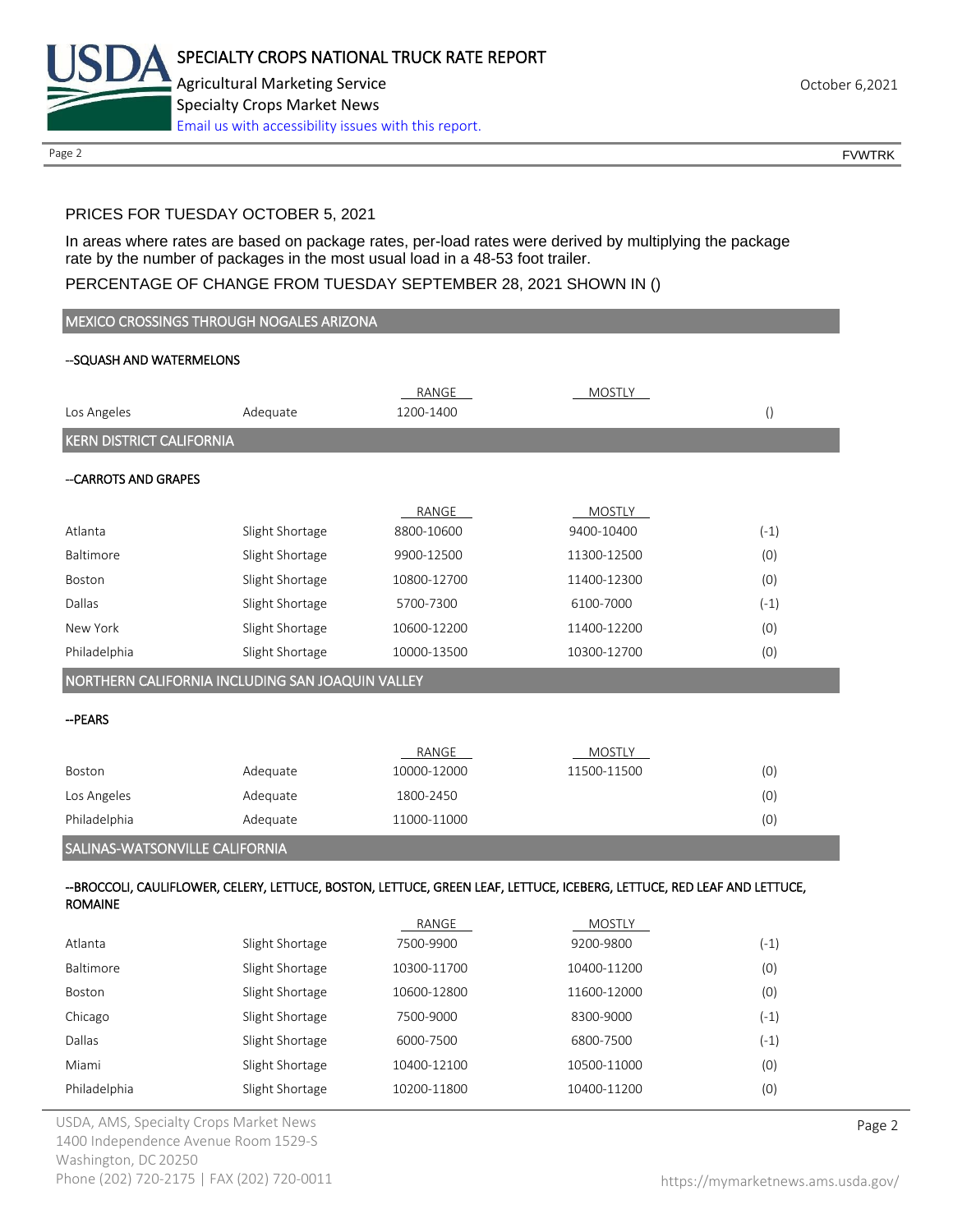

Agricultural Marketing Service **Agricultural Marketing Service** Agricultural Marketing Service Specialty Crops Market News [Email us with accessibility issues with this report.](mailto:mars@ams.usda.gov?subject=508%20Inquiry/Report)

Page 3 FOUNTRK And the set of the set of the set of the set of the set of the set of the set of the set of the set of the set of the set of the set of the set of the set of the set of the set of the set of the set of the s

# SAN JOAQUIN VALLEY CALIFORNIA

|           |          | RANGE      | <b>MOSTLY</b> |        |
|-----------|----------|------------|---------------|--------|
| Atlanta   | Adequate | 8300-9300  | 8500-8900     | (0)    |
| Baltimore | Adequate | 9800-10500 | 10000-10200   | $(-1)$ |
| Chicago   | Adequate | 7500-8900  | 7900-8500     | (0)    |
| Dallas    | Adequate | 6800-7500  | 6900-7200     | $(-1)$ |

# SANTA MARIA CALIFORNIA

#### --LETTUCE, GREEN LEAF, LETTUCE, ICEBERG, LETTUCE, RED LEAF, LETTUCE, ROMAINE, BROCCOLI, CAULIFLOWER AND CELERY

|               |                 | RANGE       | <b>MOSTLY</b> |        |
|---------------|-----------------|-------------|---------------|--------|
| Atlanta       | Slight Shortage | 8400-10000  | 8700-9600     | $(-1)$ |
| Baltimore     | Slight Shortage | 10400-11600 | 10500-11000   | (0)    |
| <b>Boston</b> | Slight Shortage | 11300-12900 | 11800-12500   | (0)    |
| Chicago       | Slight Shortage | 7000-8900   | 7100-8000     | $(-1)$ |
| Dallas        | Slight Shortage | 5800-7400   | 6000-6900     | $(-1)$ |
| New York      | Slight Shortage | 10500-12300 | 10800-12000   | (0)    |
| Philadelphia  | Slight Shortage | 10100-11700 | 10500-11600   | (0)    |

SOUTH DISTRICT CALIFORNIA

### --AVOCADOS, GRAPEFRUIT, LEMONS AND ORANGES

|              |          | RANGE       | <b>MOSTLY</b> |      |
|--------------|----------|-------------|---------------|------|
| Atlanta      | Shortage | 8600-9600   | 8700-9100     | (+1) |
| Baltimore    | Shortage | 9800-11300  | 9800-10300    | (-2) |
| Boston       | Shortage | 10700-11700 | 10700-11100   | (0)  |
| Chicago      | Shortage | 8000-9100   | 8200-8700     | (+3) |
| Dallas       | Shortage | 7600-8500   | 7600-8100     |      |
| Miami        | Shortage | 10500-11500 | 10600-11100   | (0)  |
| New York     | Shortage | 10200-11400 | 10400-10900   | (0)  |
| Philadelphia | Shortage | 10100-11300 | 10200-10700   | (0)  |
| Seattle      | Shortage | 5700-6500   | 5700-6200     | (0)  |

### SAN LUIS VALLEY COLORADO

#### --POTATOES

|           |          | RANGE     | <b>MOSTLY</b> |     |
|-----------|----------|-----------|---------------|-----|
| Atlanta   | Shortage | 3600-3825 |               | (0) |
| Baltimore | Shortage | 5625-6075 |               | (0) |
| Boston    | Shortage | 5850-5975 |               | (0) |

USDA, AMS, Specialty Crops Market News **Page 3** 1400 Independence Avenue Room 1529-S Washington, DC 20250 Phone (202) 720-2175 | FAX (202) 720-0011 <https://mymarketnews.ams.usda.gov/>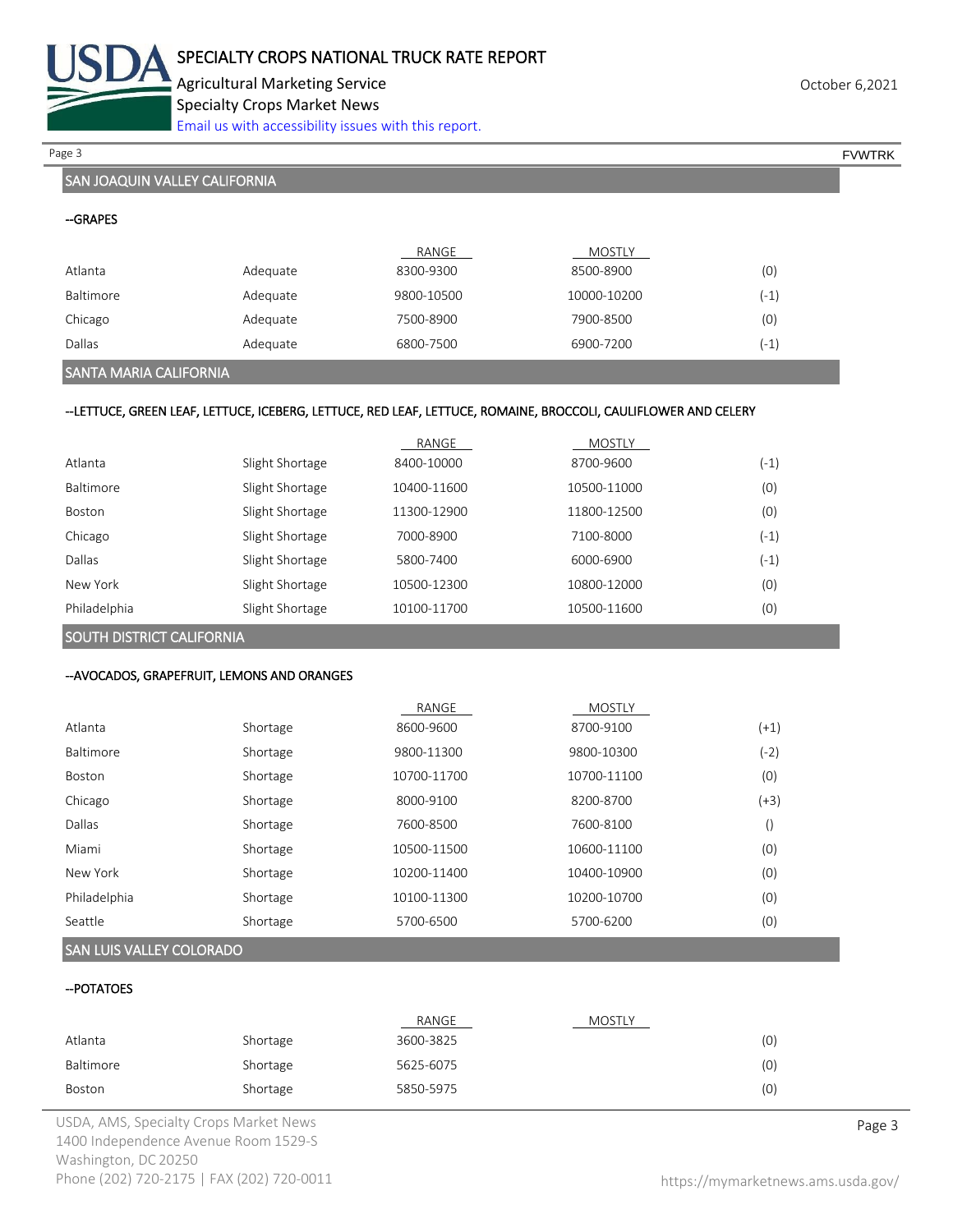

# SPECIALTY CROPS NATIONAL TRUCK RATE REPORT

Agricultural Marketing Service **Agricultural Marketing Service** Agricultural Marketing Service Specialty Crops Market News

[Email us with accessibility issues with this report.](mailto:mars@ams.usda.gov?subject=508%20Inquiry/Report)

| Page 4       |          |           | <b>FVWTRK</b> |
|--------------|----------|-----------|---------------|
| Chicago      | Shortage | 2925-3150 | (0)           |
| Dallas       | Shortage | 2250-2475 | (0)           |
| New York     | Shortage | 5850-6300 | (0)           |
| Philadelphia | Shortage | 5850-6300 | (0)           |

### WEST DISTRICT FLORIDA

#### FIRST REPORT

#### --TOMATOES, TOMATOES, CHERRY, TOMATOES, GRAPE TYPE AND TOMATOES, PLUM TYPE

|              |          | RANGE     | <b>MOSTLY</b> |  |
|--------------|----------|-----------|---------------|--|
| Atlanta      | Adequate | 1100-1100 |               |  |
| Baltimore    | Adequate | 2600-2700 |               |  |
| Boston       | Adequate | 3700-3900 |               |  |
| Chicago      | Adequate | 1900-2100 |               |  |
| New York     | Adequate | 3300-3500 |               |  |
| Philadelphia | Adequate | 2700-2900 |               |  |

## IDAHO AND MALHEUR COUNTY OREGON

### --ONIONS, DRY

|              |                 | RANGE      | <b>MOSTLY</b> |        |
|--------------|-----------------|------------|---------------|--------|
| Atlanta      | Slight Shortage | 6800-7650  |               | $(+3)$ |
| Baltimore    | Slight Shortage | 7863-8500  |               | $(+4)$ |
| Boston       | Slight Shortage | 8925-9775  |               | (0)    |
| Chicago      | Slight Shortage | 5100-5525  |               | (0)    |
| Dallas       | Slight Shortage | 5100-5950  |               | (0)    |
| Los Angeles  | Slight Shortage | 2125-2550  |               | (0)    |
| Miami        | Slight Shortage | 8500-10200 |               | $(+2)$ |
| New York     | Slight Shortage | 8713-9350  |               | (0)    |
| Philadelphia | Slight Shortage | 7863-8925  |               | $(+1)$ |

### UPPER VALLEY, TWIN FALLS-BURLEY DISTRICT IDAHO

### --POTATOES

|             |          | RANGE     | <b>MOSTLY</b> |         |
|-------------|----------|-----------|---------------|---------|
| Atlanta     | Shortage | 6500-7600 |               | $(+22)$ |
| Baltimore   | Shortage | 8000-9000 |               | $(+2)$  |
| Boston      | Shortage | 8500-9000 |               | $(+3)$  |
| Chicago     | Shortage | 4500-5500 | 5000          | $(+3)$  |
| Dallas      | Shortage | 4500-5200 |               | $(+14)$ |
| Los Angeles | Shortage | 2500-3500 | 2500          | $(+18)$ |
| Miami       | Shortage | 8500-9000 |               | (0)     |
| New York    | Shortage | 8000-9000 |               | (0)     |

USDA, AMS, Specialty Crops Market News **Page 4** 1400 Independence Avenue Room 1529-S Washington, DC 20250 Phone (202) 720-2175 | FAX (202) 720-0011 <https://mymarketnews.ams.usda.gov/>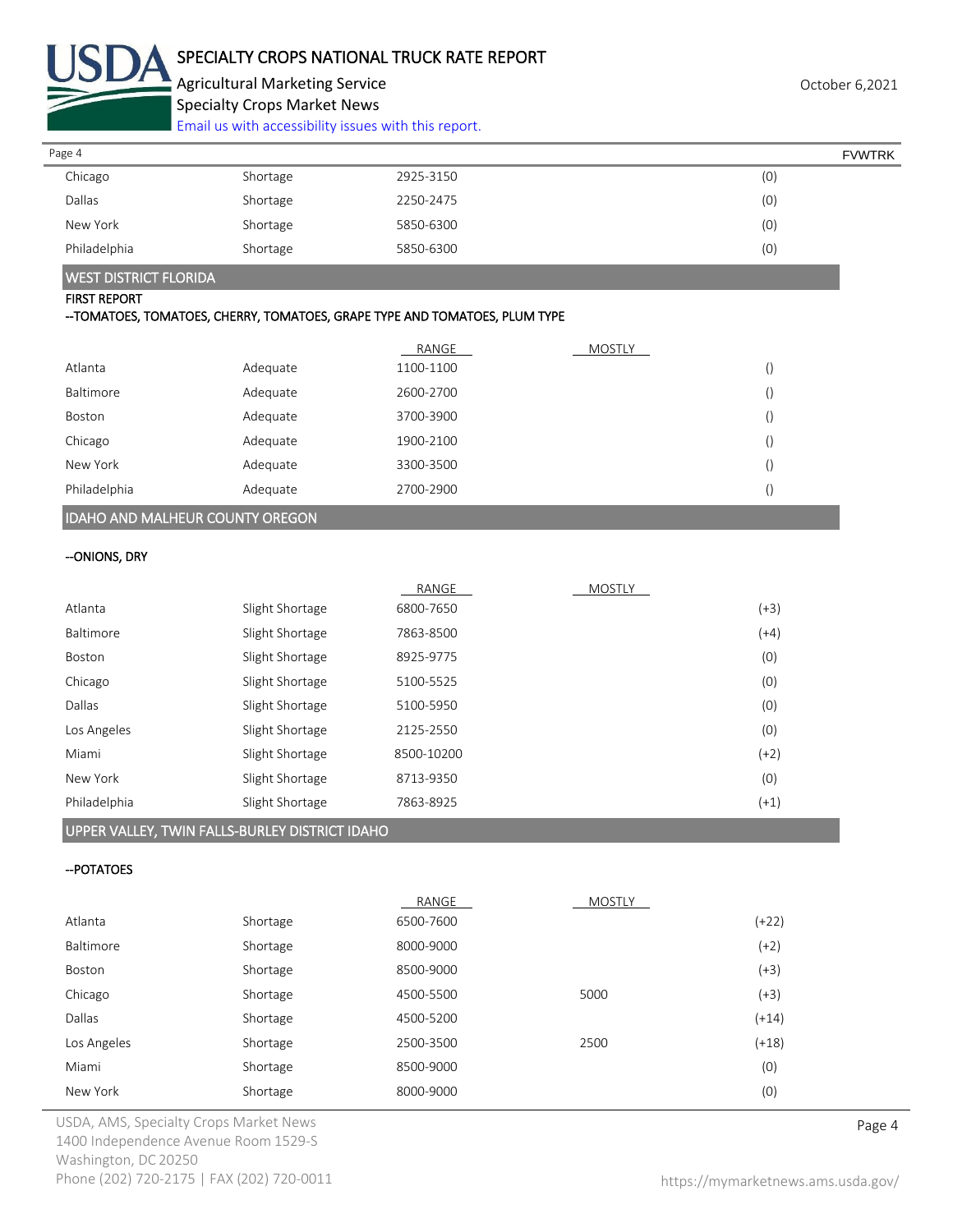

# SPECIALTY CROPS NATIONAL TRUCK RATE REPORT

Agricultural Marketing Service **Agricultural Marketing Service** Agricultural Marketing Service

Specialty Crops Market News

[Email us with accessibility issues with this report.](mailto:mars@ams.usda.gov?subject=508%20Inquiry/Report)

| Page 5                                 |                                          |                    |                            |                  | <b>FVWTRK</b> |
|----------------------------------------|------------------------------------------|--------------------|----------------------------|------------------|---------------|
| Philadelphia                           | Shortage                                 | 8500-9000          | 8500                       | $(+5)$           |               |
|                                        | SOUTHWEST INDIANA AND SOUTHEAST ILLINOIS |                    |                            |                  |               |
| <b>LAST REPORT</b><br>--WATERMELONS    |                                          |                    |                            |                  |               |
|                                        |                                          |                    |                            |                  |               |
|                                        |                                          | RANGE              | <b>MOSTLY</b>              |                  |               |
| Chicago                                | Shortage                                 | 1600-1700          |                            | (0)              |               |
| <b>MICHIGAN</b>                        |                                          |                    |                            |                  |               |
| <b>LAST REPORT</b><br>--CUCUMBERS      |                                          |                    |                            |                  |               |
|                                        |                                          | RANGE              | <b>MOSTLY</b>              |                  |               |
| Atlanta                                | Slight Shortage                          | 3100-3300          |                            | $\left( \right)$ |               |
| Baltimore                              | Slight Shortage                          | 3000-3100          | 3000-3000                  | $\left( \right)$ |               |
| Chicago                                | Slight Shortage                          | 1000-1100          |                            | $\left( \right)$ |               |
| Dallas                                 | Slight Shortage                          | 3000-3100          |                            | $\left( \right)$ |               |
| New York                               | Slight Shortage                          | 3500-3600          |                            | $\left( \right)$ |               |
| Philadelphia                           | Slight Shortage                          | 3300-3500          | 3300-3400                  | $\left(\right)$  |               |
| -SQUASH                                |                                          |                    |                            |                  |               |
|                                        |                                          |                    |                            |                  |               |
| Atlanta                                | Slight Shortage                          | RANGE<br>3100-3300 | <b>MOSTLY</b><br>3100-3200 | $\left( \right)$ |               |
| Baltimore                              | Slight Shortage                          | 3000-3100          | 3000-3000                  | $\left( \right)$ |               |
| Chicago                                | Slight Shortage                          | 1000-1100          |                            | $\left( \right)$ |               |
| Dallas                                 | Slight Shortage                          | 3000-3100          |                            | $\left( \right)$ |               |
| New York                               | Slight Shortage                          | 3500-3600          | 3500-3500                  | $\left( \right)$ |               |
| <b>MISSISSIPPI</b>                     |                                          |                    |                            |                  |               |
|                                        |                                          |                    |                            |                  |               |
| -- SWEET POTATOES                      |                                          |                    |                            |                  |               |
|                                        |                                          | RANGE              | <b>MOSTLY</b>              |                  |               |
| Atlanta                                | Adequate                                 | 1300-1600          |                            | (0)              |               |
| Chicago                                | Adequate                                 | 1800-2600          | 2000-2400                  | (0)              |               |
| Dallas                                 | Adequate                                 | 2200-2800          | 2600-2800                  | (0)              |               |
| <b>NEW YORK</b>                        |                                          |                    |                            |                  |               |
| --APPLES                               |                                          |                    |                            |                  |               |
|                                        |                                          | RANGE              | <b>MOSTLY</b>              |                  |               |
| Atlanta                                | Slight Shortage                          | 3500-4000          |                            | (0)              |               |
| Baltimore                              | Slight Shortage                          | 1700-1700          |                            | (0)              |               |
| Boston                                 | Slight Shortage                          | 2300-3000          | 2500-2800                  | (0)              |               |
| Miami                                  | Slight Shortage                          | 5500-6000          |                            | (0)              |               |
| New York                               | Slight Shortage                          | 1800-2100          |                            | (0)              |               |
| USDA, AMS, Specialty Crops Market News |                                          |                    |                            |                  | Page 5        |

1400 Independence Avenue Room 1529-S Washington, DC 20250 Phone (202) 720-2175 | FAX (202) 720-0011 <https://mymarketnews.ams.usda.gov/>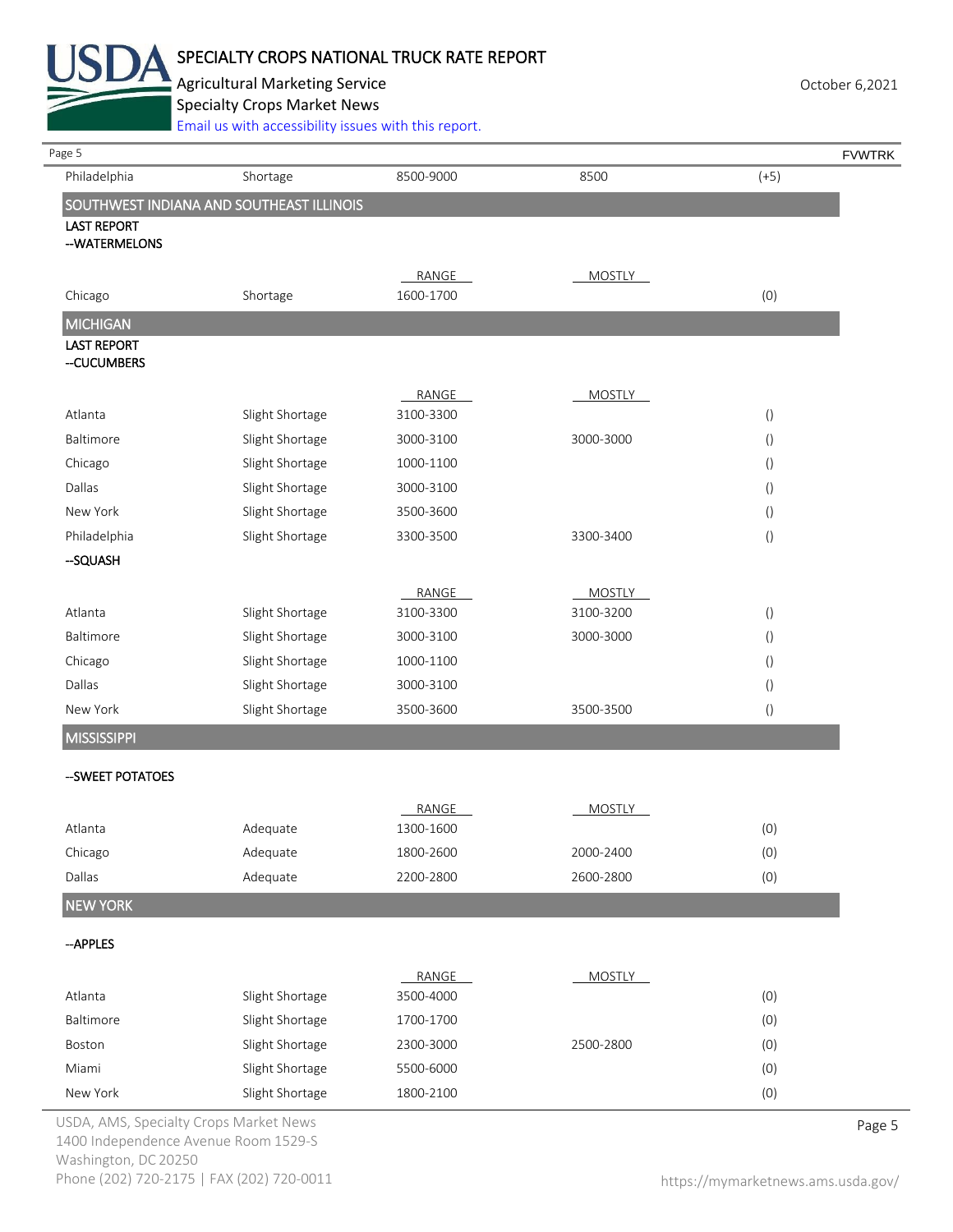

Agricultural Marketing Service **Agricultural Marketing Service** Agricultural Marketing Service Specialty Crops Market News

[Email us with accessibility issues with this report.](mailto:mars@ams.usda.gov?subject=508%20Inquiry/Report)

Philadelphia Slight Shortage 1700-2500 1700-2500 (0)

Page 6 FVWTRK

## EASTERN NORTH CAROLINA

#### --SWEET POTATOES

|                                      |          | RANGE     | <b>MOSTLY</b> |     |
|--------------------------------------|----------|-----------|---------------|-----|
| Atlanta                              | Shortage | 2500-2500 |               | (0) |
| Baltimore                            | Shortage | 2000-2500 |               | (0) |
| Boston                               | Shortage | 3000-4000 |               | (0) |
| Chicago                              | Shortage | 3500-3500 |               | (0) |
| Miami                                | Shortage | 3000-3000 |               | (0) |
| New York                             | Shortage | 2500-3000 |               | (0) |
| Philadelphia                         | Shortage | 2200-2400 |               | (0) |
| MEXICO CROSSINGS THROUGH SOUTH TEXAS |          |           |               |     |

#### --PEPPERS, ANAHEIM, PEPPERS, BELL TYPE, PEPPERS, HABANERO, PEPPERS, JALAPENO, PEPPERS, POBLANO, PEPPERS, SERRANO, TOMATOES, GRAPE TYPE, TOMATOES, PLUM TYPE, BROCCOLI, CARROTS, CHAYOTE, CILANTRO, CUCUMBERS, LIMES, MANGOES, PAPAYA, PINEAPPLES, TOMATILLOS, TOMATOES AND WATERMELONS

|                  |                 | RANGE     | <b>MOSTLY</b> |         |
|------------------|-----------------|-----------|---------------|---------|
| Atlanta          | Slight Shortage | 3400-4000 | 3600-3700     | (-3)    |
| <b>Baltimore</b> | Slight Shortage | 5000-6000 | 5500-5600     | $(+2)$  |
| <b>Boston</b>    | Slight Shortage | 6500-6800 | 6600-6700     | $(+6)$  |
| Chicago          | Slight Shortage | 3600-4200 | 3800-3900     | $(+3)$  |
| Dallas           | Slight Shortage | 1500-1800 | 1600-1700     | $(-6)$  |
| Los Angeles      | Slight Shortage | 3000-3800 | 3600-3700     | $(+12)$ |
| Miami            | Slight Shortage | 4400-5000 | 4600-4700     | $(+2)$  |
| New York         | Slight Shortage | 6400-8200 | 6600-6700     | $(+8)$  |
| Philadelphia     | Slight Shortage | 5400-6400 | 6000-6100     | $(+7)$  |
| Seattle          | Slight Shortage | 6000-6500 | 6300-6400     | $(+2)$  |
|                  |                 |           |               |         |

### COLUMBIA BASIN WASHINGTON

#### --ONIONS, DRY AND POTATOES

|                                                 |          | RANGE      | <b>MOSTLY</b> |        |
|-------------------------------------------------|----------|------------|---------------|--------|
| Atlanta                                         | Shortage | 8600-9800  |               | (0)    |
| Dallas                                          | Shortage | 6800-7200  |               | $(+1)$ |
| Los Angeles                                     | Shortage | 2800-3400  |               | (0)    |
| Miami                                           | Shortage | 9500-10000 |               | $(+2)$ |
| New York                                        | Shortage | 9000-10400 |               | (0)    |
| YAKIMA VALLEY AND WENATCHEE DISTRICT WASHINGTON |          |            |               |        |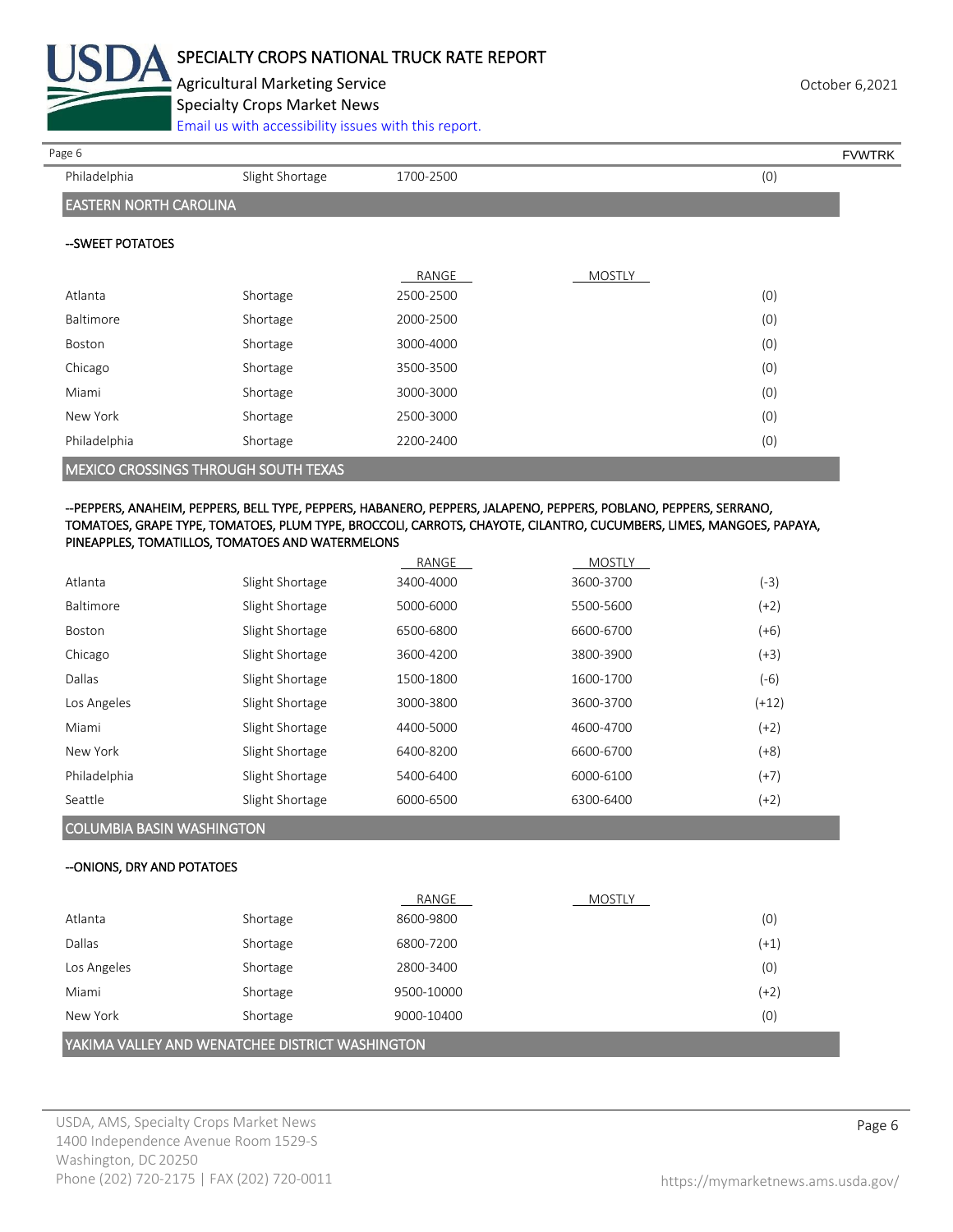

Agricultural Marketing Service **Agricultural Marketing Service** Agricultural Marketing Service

Specialty Crops Market News

[Email us with accessibility issues with this report.](mailto:mars@ams.usda.gov?subject=508%20Inquiry/Report)

Page 7 FOUNTRK And the set of the set of the set of the set of the set of the set of the set of the set of the set of the set of the set of the set of the set of the set of the set of the set of the set of the set of the s

#### --APPLES AND PEARS

|                  |          | RANGE      | <b>MOSTLY</b> |        |
|------------------|----------|------------|---------------|--------|
| <b>Baltimore</b> | Shortage | 8800-9800  | 8900-9500     | (0)    |
| <b>Boston</b>    | Shortage | 9600-10700 | 9700-10300    | (+3)   |
| Chicago          | Shortage | 6500-7700  | 6800-7300     | (0)    |
| Dallas           | Shortage | 6500-7400  | 6500-6900     |        |
| Los Angeles      | Shortage | 2300-3200  | 2600-3000     | (0)    |
| Miami            | Shortage | 9600-10500 | 9800-10400    | $(+2)$ |
| New York         | Shortage | 9300-10300 | 9500-10000    | $(+1)$ |
| Philadelphia     | Shortage | 8800-10000 | 9200-9700     | $(+2)$ |
|                  |          |            |               |        |

#### CENTRAL WISCONSIN

#### --ONIONS, DRY AND POTATOES

|              |                 | RANGE     | <b>MOSTLY</b> |     |
|--------------|-----------------|-----------|---------------|-----|
| Atlanta      | Shortage        | 4250-5100 |               | (0) |
| Baltimore    | Shortage        | 5100-5525 |               | (0) |
| Boston       | Shortage        | 5100-5950 | 5525-5950     | (0) |
| Chicago      | Slight Shortage | 1063-1200 |               | (0) |
| Miami        | Shortage        | 5950-6800 | 6000-6000     | (0) |
| New York     | Shortage        | 5100-5950 | 5525-5950     | (0) |
| Philadelphia | Shortage        | 5100-5525 |               | (0) |